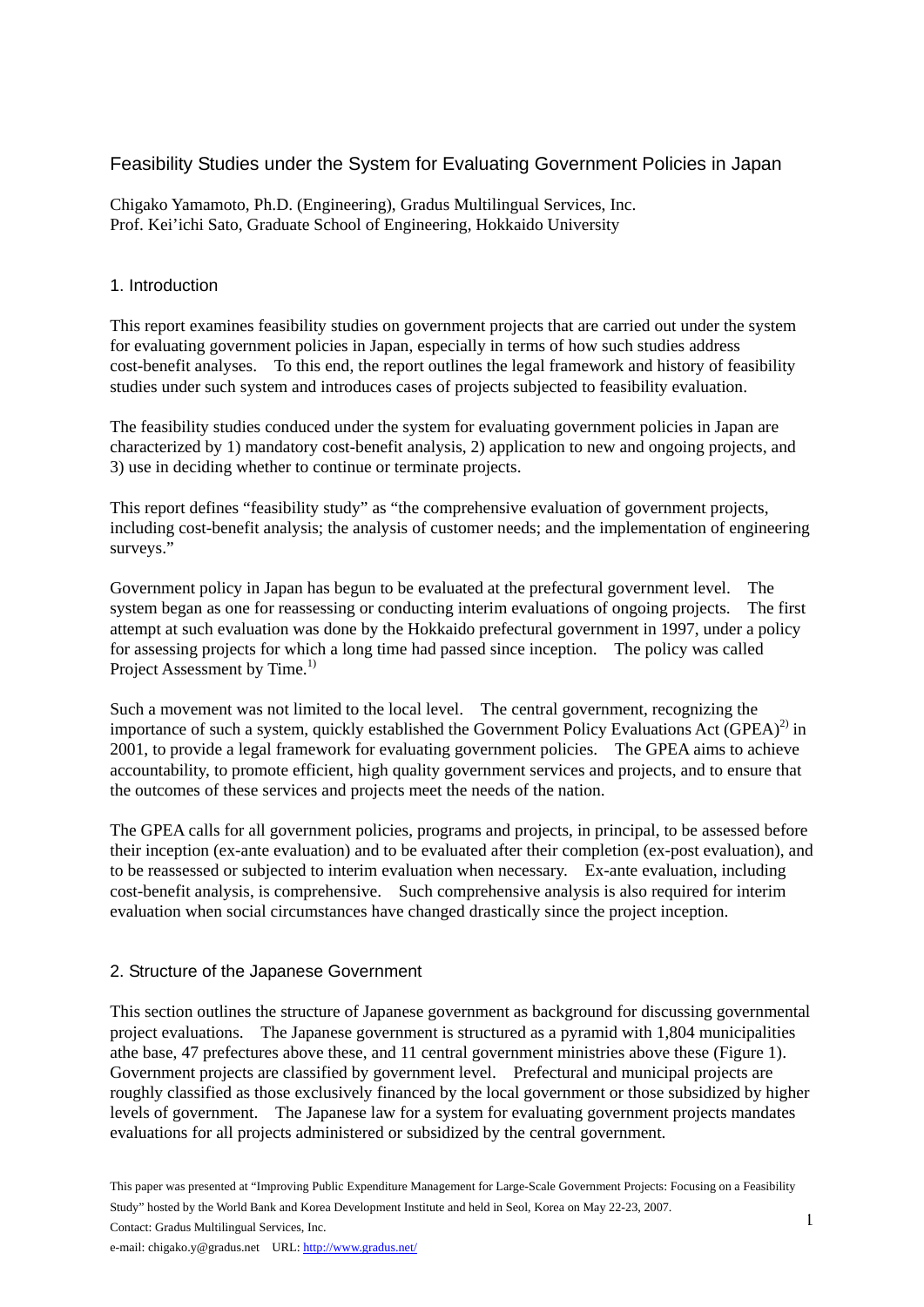

Figure 1. Japanese governmental structure

# 3. History of Development of the System for Evaluating Government Policies

# 3.1 The first system for local-level interim evaluation

As one of the first attempts to evaluate government policies, programs and projects, the Hokkaido government developed the policy of Project Assessment by Time. Projects for which a long time had passed since inception without completion were evaluated using "time" as the key evaluation item. The policy achieved remarkable results by causing the suspension or termination of longstanding incomplete projects whose necessity had become uncertain. Then, the Hokkaido prefectural government introduced the System for Evaluating Government Policies on a trial basis in 1998. Following that trial, the system was officially introduced in 1999. All projects of the Hokkaido prefectural government became subject to ex-ante, interim and ex-post evaluation.

The Mie prefectural government started designing a system for evaluating ongoing projects in 1995. The system was introduced in 1998<sup>3)</sup>. The Hokkaido, Miyagi, and Akita prefectural governments each established ordinances (local government laws) for a system for evaluating government policies in 2002.

There are two main reasons the system was introduced first at the local level rather than at the national level: 1) local governments are closer to their customers than is the central government, so it is easier for local governments to understand whether government projects meet customer needs, and 2) it is easier for local governments to reform their policies, because local bodies are smaller in scale than national bodies, and governors have more discretion in exerting leadership.

Interim evaluation for ongoing projects was first introduced because government financial reforms<sup>4)</sup> were planned for FY2004, after which financial assistance from the central government was expected to be drastically reduced<sup>5</sup>. In fact, prefectural governments foresaw serious financial constraints, and they faced the need to improve project efficiency and reduce the costs of ongoing projects. They also began to consider terminating longstanding incomplete projects whose necessity had become uncertain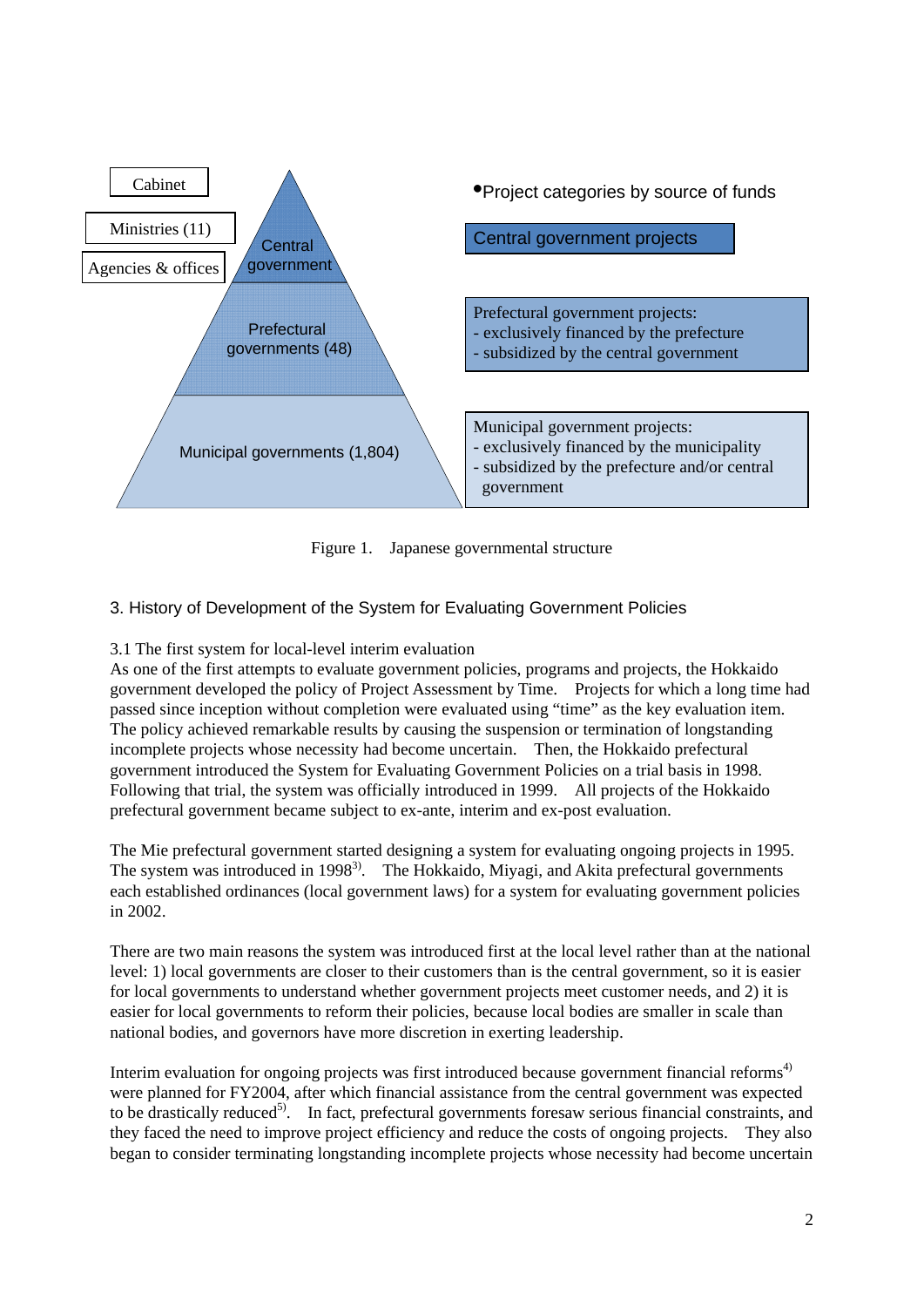because of socioeconomic changes.

3.2 Trans-Hidaka Prefectural Road (Hokkaido): The suspension of a large-scale project Until 1998, when The Decentralisation Promotion  $Plan<sup>6</sup>$  was decided by the Cabinet, local governments had difficulty terminating longstanding projects that had been subsidized by the central government. This was because they were afraid of being forced to repay subsidies that had been invested in the projects. The Decentralisation Promotion Plan allowed local governments to terminate such projects without repaying the subsidies when the projects fulfilled certain conditions. One such condition is the evaluation of the project by a steering committee, under the system for evaluating government policies.

The Hokkaido prefectural government established a system for evaluating government policies that consists of ex-ante evaluation, interim evaluation and ex-post evaluation. It established another system for evaluating longstanding projects, called Specified Project Evaluation<sup>7</sup>, which is the successor of Project Assessment by Time. The Trans-Hidaka Prefectural Road<sup>8)</sup> was a large-scale project that was suspended in 2004 under Specified Project Evaluation after 18 years of construction.

The Trans-Hidaka Prefectural Road (101.2 km) was planned to be an arterial prefectural highway over the Hidaka Mountains, linking Shizunai Town in the Hidaka district and Nakasatsunai Village in the Tokachi district (Figure 2). The mountain section (25.3 km), which was to include a tunnel, was being constructed under the authority of what is now the Hokkaido Regional Development Bureau of the Ministry of Land, Infrastructure and Transport (MLIT) (Figure 3). The planned road would have been more convenient in winter than the two existing routes, because it would have passed over the Hidaka Mountains at lower elevations. In cold, snowy Hokkaido, drivers suffer from severe winter driving conditions, especially at mountain passes. Construction started in 1984, and by FY2002, the prefectural and central governments had spent a total of 54 billion yen. However, only 40% of the two-lane, paved road was complete. Additional construction costs of 98 billion yen were estimated, and construction was expected to require an additional 35 to 40 years.



Figure 2. The Trans-Hidaka Prefectural Road, and two other routes over the Hidaka Mountains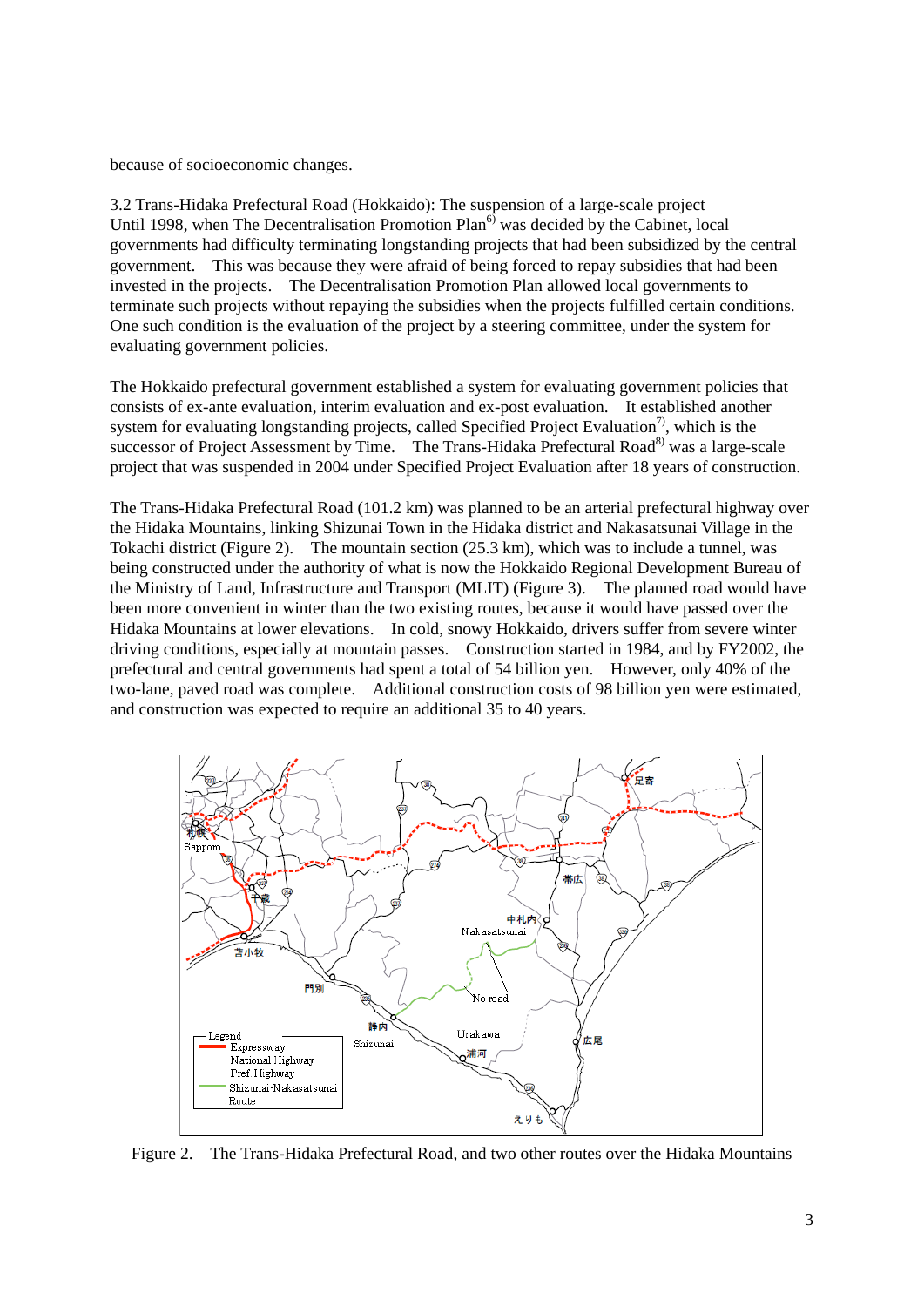The Specified Project Evaluation process of the Trans-Hidaka Prefectural Road conducted by the Hokkaido prefectural government included reassessment of the construction costs, but not cost-benefit analysis. Suspension of the road project arose from changes in the investment priorities of projects as a result of socioeconomic changes. Those changes were progress in construction of the Hidaka section of the Trans-Hokkaido Expressway, which had not been anticipated when the Trans-Hidaka Prefectural Road was planned, and financial constraints from economic stagnation and financial reforms of the central government. This was the first suspension – actually, a termination – of a large-scale ongoing project in Japan, and it generated much political discussion.

#### 3.3 Introduction of the system at the central government level

Introduction of the system for evaluating government policies at the central government level was first suggested in the Final Report of the Administrative Reform Council<sup>9)</sup> in 1997. The establishment of such a system was included in the Basic Law for the Reorganization of Central Government Ministries and Agencies (1998). The National Government Organization Law and laws for the establishment of each ministry were amended in 1999, whereby evaluation of central government policies, programs and projects became mandated. In December 2000, the Cabinet decided to introduce systems for evaluating government policies as an essential part of comprehensive structural reform of government. A guideline for such a system was established in time for the organizational reform of the central government in 2001. Finally, the GPEA, which had been enacted in June 2001, took effect in April 2002. The time required to draft and pass the legislation was only four and half years after the final report by the Administrative Reform Council, which was much shorter than for similar processes in other countries $10$ .

Each ministry was required to establish basic guidelines for implementing policy evaluations, whereby reports of evaluations their implementation were made open to the public.

## 4. System for Evaluating Policies of the Central Government

The system includes ex-ante and ex-post evaluation, and interim evaluation when necessary. Depending on the project objectives, evaluation items are selected from the following principal evaluation criteria. The GPEA does not specify assessment/evaluation methodologies, but suggests choosing technically applicable, proper methodologies.

| Principal items for evaluating a policy, program or project <sup>11)</sup> |                                                                                   |  |  |  |  |
|----------------------------------------------------------------------------|-----------------------------------------------------------------------------------|--|--|--|--|
| Necessity:                                                                 | Is the objective proper? Is the policy, program or project necessary?             |  |  |  |  |
|                                                                            | Should the policy, program or project be done by the government?                  |  |  |  |  |
| Efficiency:                                                                | Will the output meet or exceed the input?                                         |  |  |  |  |
|                                                                            | Effectiveness: Will the policy, program or project achieve the expected outcomes? |  |  |  |  |
| Equitability:                                                              | Will the burdens/outcomes be equitably distributed?                               |  |  |  |  |
| Priority:                                                                  | In light of the above, should the policy, program or project have high priority?  |  |  |  |  |

The system for evaluating government policies in Japan is characterized by the following.<sup>10),12)</sup> 1) Mandatory evaluation based on the law:

Evaluation of government activities is mandated by national law (the GPEA). In contrast, other countries have introduced systems to evaluate government activities by means other than law, such as presidential order, cabinet decision, etc. For example, the U.S. Regulatory Impact Analysis Program was introduced by presidential order, and the UK's Public Service Agreement was introduced as a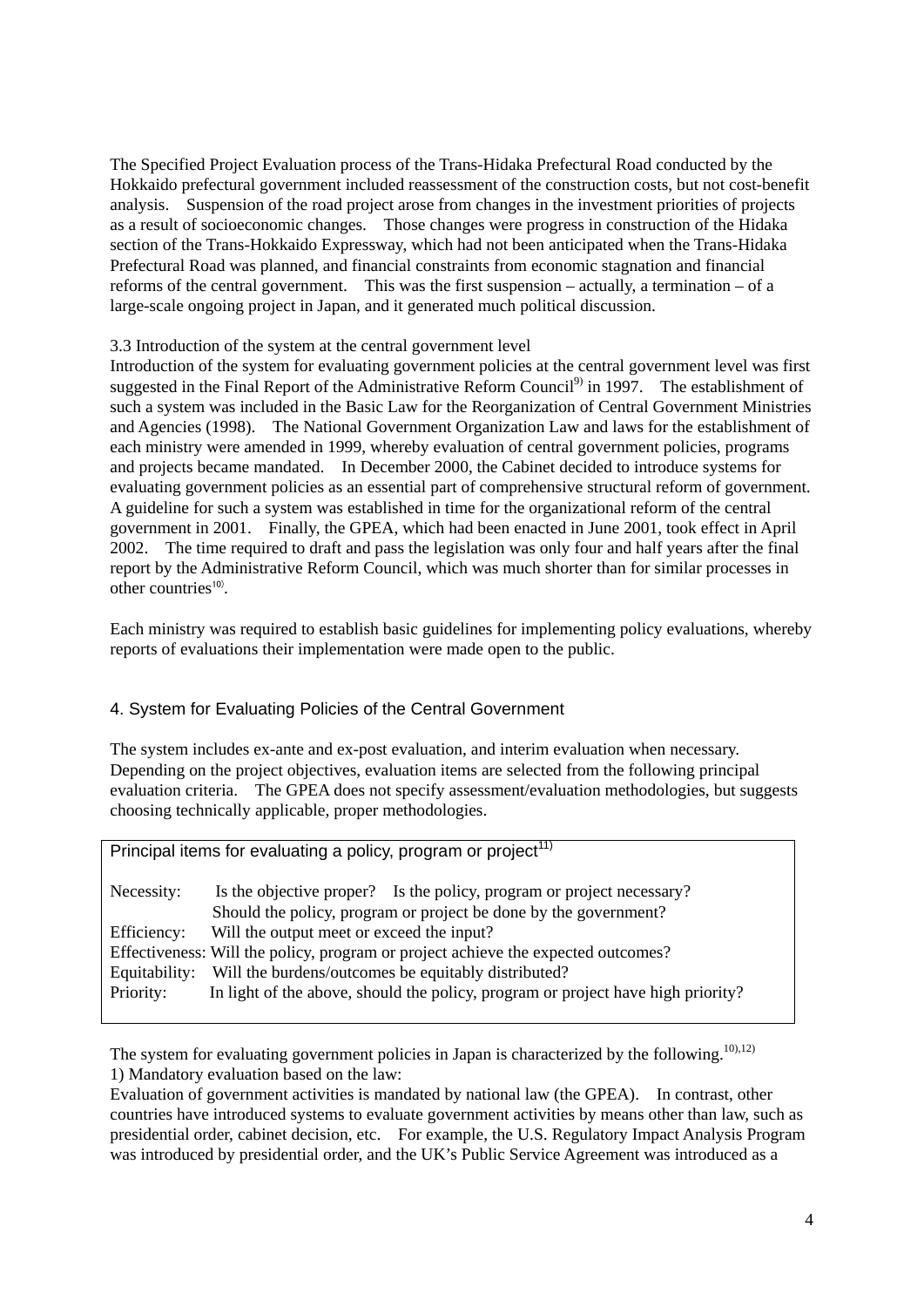Cabinet policy. The evaluation systems in Japan are more firmly established in the national regulatory process, because they are implemented by means of law.

#### 2) Comprehensiveness and exclusivity:

All aspects of government activities are subject to ex-ante and ex-post evaluations, and to interim evaluation when necessary. The system's three types of evaluation are project evaluation, performance measurement, and comprehensive evaluation of multi-ministerial policy. Their evaluations include various approaches, such as use of quantitative standards, management models, accounting systems, and social scientific or organizational approaches. The U.S. has several systems for evaluating government policies, programs, projects and services. These are based on different laws, orders, guidelines, and so on, and are implemented by different bodies. Examples of such systems are the above-mentioned Regulatory Impact Analysis established by presidential order, program evaluation by the Government Accountability Office (GAO), and the national government activity evaluation systems resulting from the Government Performance and Result Act (GPRA). In Japan, all aspects of evaluating governmental activities are subject to the GPEA.

#### 3) The combination of existing evaluation systems:

No new system or approach was created. The Japanese system has been made up from various systems that have already been adopted elsewhere in the world.

#### 4) Dual evaluation systems:

Evaluations may be conducted by the Ministry of Internal Affairs and Communication (MIC) for national policies and programs in addition to each ministry. Each ministry evaluates its own polices and programs. The MIC conducts comprehensive evaluation of multi-ministerial policies and programs in order to maintain consistency among policies. In addition, the MIC re-evaluates or oversees each ministry's "evaluation of polices, programs and other activities" in order to secure overall objectivity and appropriateness of the systems for evaluating government policies and activities.

#### 5) Flexibility:

Each ministry designs its own policy evaluation system to meet its needs. Each ministry conducts evaluations for the policies and programs, projects, etc. under its jurisdiction and publishes evaluation records.

## 5. The System for Evaluating Policies, Programs and Projects of the MLIT

## 5.1 The system for evaluating policies<sup>13)</sup>

Upon the enactment of the GPEA (2001), the MLIT established basic guidelines for implementing policy evaluations, under which both public works projects and other ministerial activities including research and development would be subject to evaluation. The system aims to establish a policy management cycle of "Plan – Do – See." The cycle includes Policy Assessment (ex-ante evaluation), Policy Check Up (interim evaluation) and Policy Review (ex-post evaluation) (Figure 3).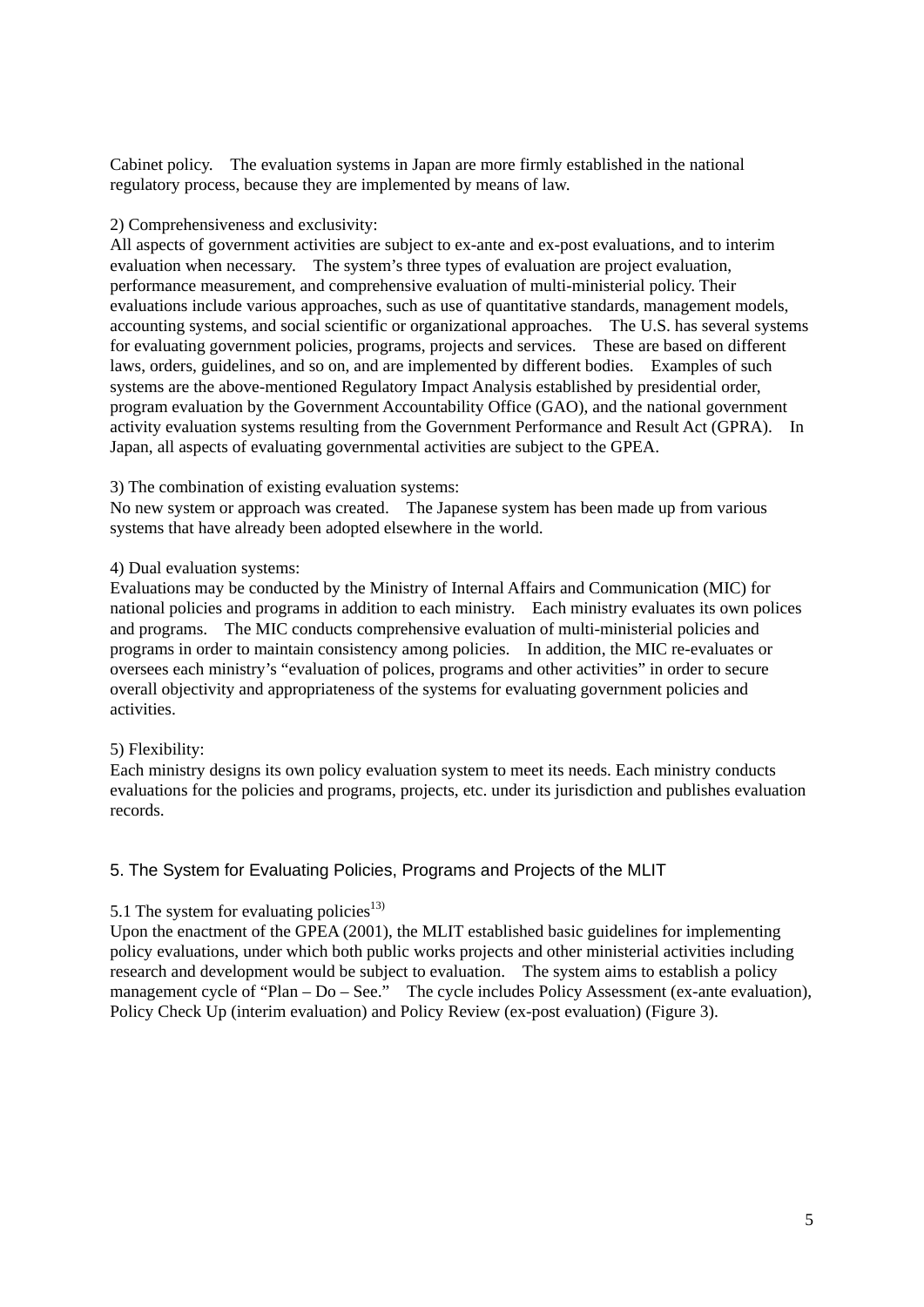

Figure 3. System for Evaluating Policies of the MLIT<sup>13)</sup>

## 5.2 System for evaluating projects

All public works projects, excluding maintenance and management of existing infrastructure and disaster-restoration works, are subject to evaluation. Evaluations are conduced in the year before their implementation approval and budgeting (ex-ante evaluation), when the project is subject to the decision of continuation/termination (interim evaluation), and after completion of the project to determine whether further improvement is necessary (ex-post evaluation). This process is shown in Figure 4.



Figure 4. System for Evaluating Projects of the MLIT<sup>13)</sup>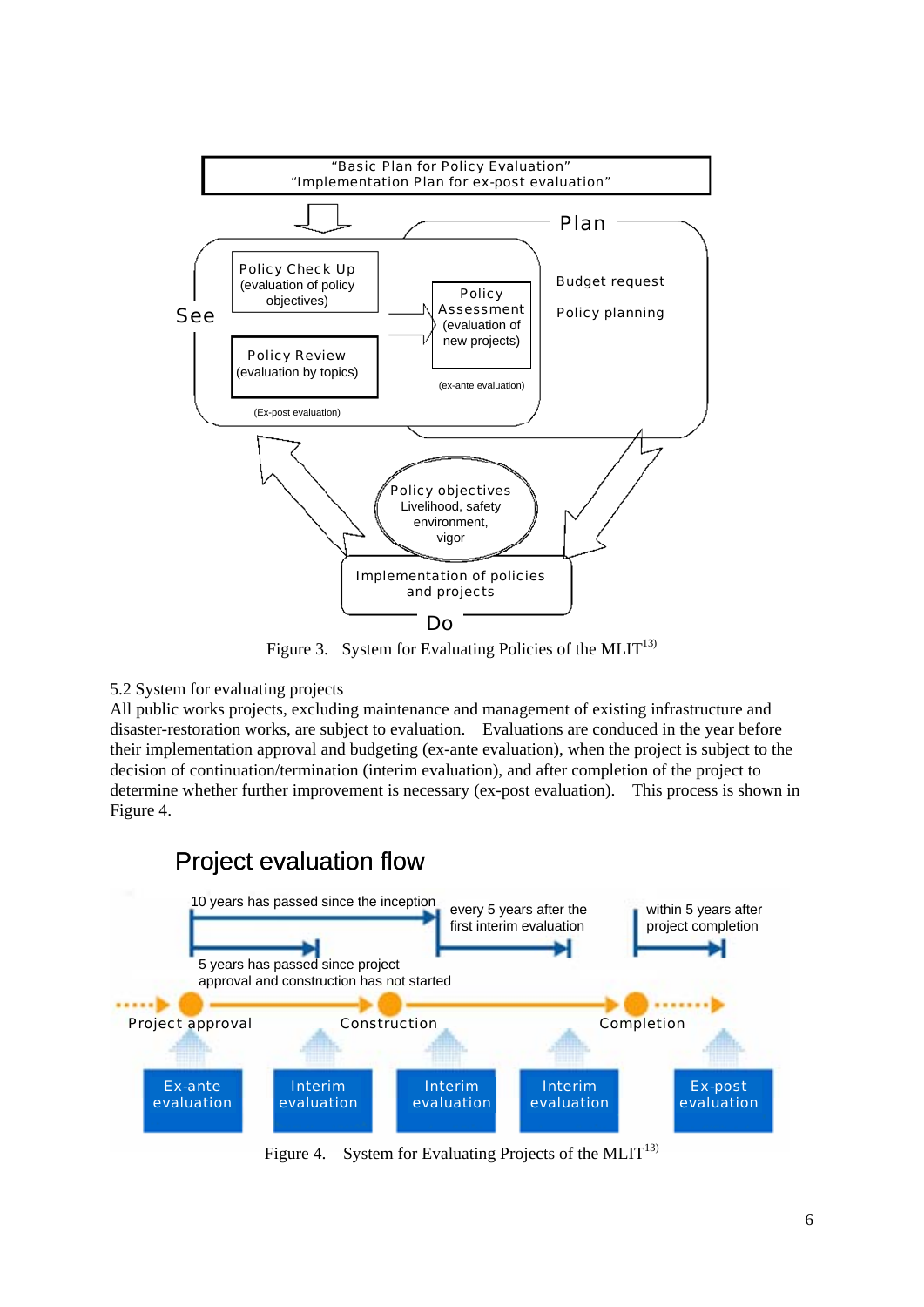Ex-ante evaluation is comprehensively conducted based on evaluation items such as necessity, efficiency and effectiveness. Consideration should be given to the environmental effects of the project. Records and risks of disaster are checked and taken into account, when necessary.

An interim evaluation is conducted 1) when five years has passed since project approval and construction has not started, 2) when 10 years has passed since the inception of construction but without its completion, 3) when five years has passed since project planning started without approval for implementation, 4) every five or ten years after the first interim evaluation, or 5) when the necessity for reassessment has resulted from drastic socioeconomic changes or technical innovations. Ex-post evaluation should be conduced within five years after project completion.

Each of these evaluations is recorded on a form called the "evaluation chart" which serves as an at-a-glance record of a project's evaluation history. The evaluation chart also allows information to be provided on project progress and for methods of evaluation to be studied. Together with the results of cost-benefit analysis, the evaluation charts are open to the public on a website.

## 6. Cost-Benefit Analysis for MLIT projects

#### 6.1 General

Cost-benefit analysis compares the total costs of a project to its total social benefits. Under the GPEA (2001), the MLIT conducts cost-benefit analysis on every project, in principal, based on the Technical Guidelines of Cost-Benefit Analysis for Public Works Projects (2004)<sup>14)</sup>. Maintenance and management of existing infrastructure and disaster-restoration works are excluded. In addition to the technical guidelines, detailed manuals are made for each type of public works.

Cost-benefit analysis was not conducted for most projects before the enactment of the GPEA. For example, in the case of a road, the necessity and effectiveness of a road requested by locals were studied qualitatively, the demand for such a road was assessed by traffic volume estimation, and the costs of constructing, managing and maintaining the road were estimated for several scenarios of routes and construction methods, in order to determine the best route and construction method. In this way, the costs were assessed, but the social benefit of the route was not estimated.

#### 6.2 Factors for cost-benefit analysis

#### Cost-benefit items:

To estimate the benefit, the project effects should be listed and monetized as comprehensively as possible by measuring changes in consumer surplus and by using the Contingent Valuation Method (CVM), the Travel Cost Method (TCM), or a hedonic approach. Table 1 gives the cost and benefit items for each type of project of the MLIT.

## Indicator:

Cost-benefit ratio (B/C) is mainly used. This is a ratio of total benefits to total costs. When the ratio exceeds 1, the project is regarded as cost effective. The ratio applied as a precondition for approval of project implementation depends on the project type. For example, a road project of the MLIT must have a B/C of at least 1.5, but an agricultural road project of the Ministry of Agriculture, Forestry and Fisheries needs a B/C of 1.0

#### Discount rate:

A fixed discount rate of 4% is adopted for all projects.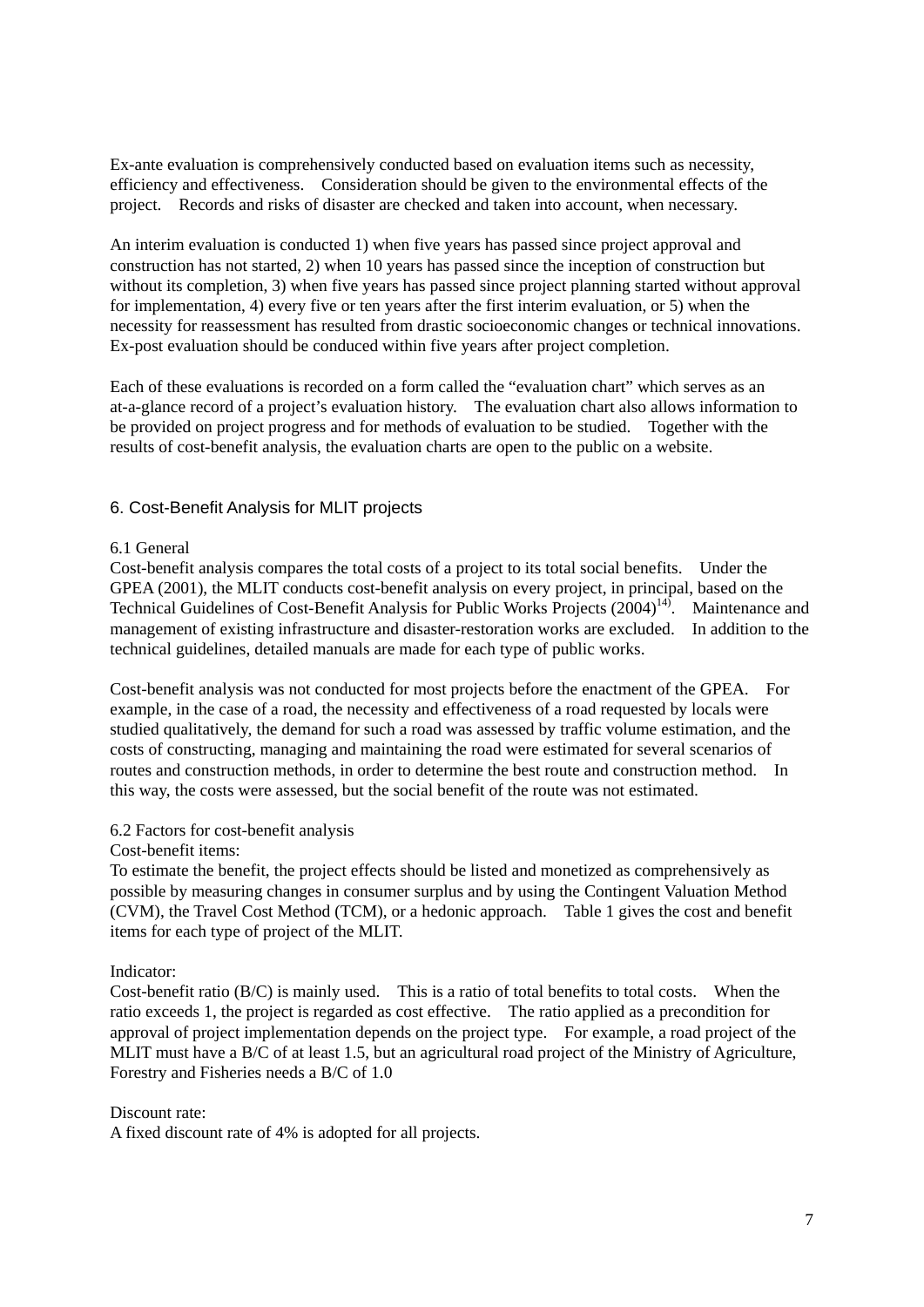|             |                       | Table 1. Cost and Benefit Reflis for Each Type of Project (METT) |                             |  |
|-------------|-----------------------|------------------------------------------------------------------|-----------------------------|--|
| Project     | Cost-Benefit Analysis |                                                                  | Other Principal Eval.       |  |
| Type        | Cost items            | Benefit items                                                    | Items                       |  |
| River       | construction,         | annual damage reduction, water quality                           | effects in the event of a   |  |
| Dam         | maintenance,          | improvement, etc. (for environmental                             | disaster, records of        |  |
|             | management            | improvement projects)                                            | disaster, risk of disaster, |  |
|             |                       |                                                                  | river environment           |  |
| Sabo dam    | construction          | damage reduction, human life saving                              | effects in the event of a   |  |
| Coastal     | construction,         | flood protection, erosion protection,                            | disaster, records of        |  |
|             | maintenance,          | blown sand/splash prevention, coastal                            | disaster, risk of disaster  |  |
|             | management            | environmental protection, coastal use                            |                             |  |
| Road        | construction,         | travel time reduction, travel cost                               | socioeconomic               |  |
|             | maintenance,          | reduction, traffic accident reduction                            | environment, logistics,     |  |
|             | management            |                                                                  | urban revitalization,       |  |
|             |                       |                                                                  | living environment safety   |  |
| Port and    | construction,         | freight transport cost reduction, travel                         | negotiation w/locals,       |  |
| harbor      | management,           | cost reduction                                                   | environmental impact        |  |
|             | operation,            |                                                                  |                             |  |
|             | re-investment         |                                                                  |                             |  |
| Airport     | construction,         | travel time reduction, cost reduction,                           | regional development,       |  |
|             | land                  | supplier benefit                                                 | negotiation w/locals        |  |
|             | acquisition,          |                                                                  |                             |  |
|             | re-investment         |                                                                  |                             |  |
| Subway      | construction,         | user benefit (travel time reduction, etc.),                      | traffic congestion          |  |
|             | maintenance           | supplier benefit                                                 | mitigation, effects on      |  |
|             |                       |                                                                  | local economy               |  |
| Air/sea     | set up,               | safety, transport benefit                                        | safety improvement,         |  |
| route       | maintenance,          |                                                                  | conformity to               |  |
| delineation | renewal               |                                                                  | international standards,    |  |
|             |                       |                                                                  | reliability improvement     |  |
| Admin.      | initial               | land use benefit, user benefit, building                         | urgency, appropriateness    |  |
| office      | construction,         | performance improvement,                                         | of plan                     |  |
| building    | maintenance,          | environmental friendliness                                       |                             |  |
|             | etc.                  |                                                                  |                             |  |

Table 1. Cost and Benefit Items for Each Type of Project (MLIT)<sup>15)</sup>

Unit value:

For the sake of consistency, attempts have been made to use uniform ways of setting unit prices and conducting B/C calculation. However, unit prices can greatly differ by project type even between similar projects.

Salvage value:

It is the residual value of the project at the end of evaluation period, calculated as the expected net benefit.

## Sensitivity analysis:

It is made, if necessary, to incorporate future uncertainty into the cost-benefit analysis. Major factors that affect the cost-benefit calculation, such as demand, project cost and project duration, are varied to see the how the result of the evaluation changes, and if the varied results are within an acceptable range. The results are used in decision-making.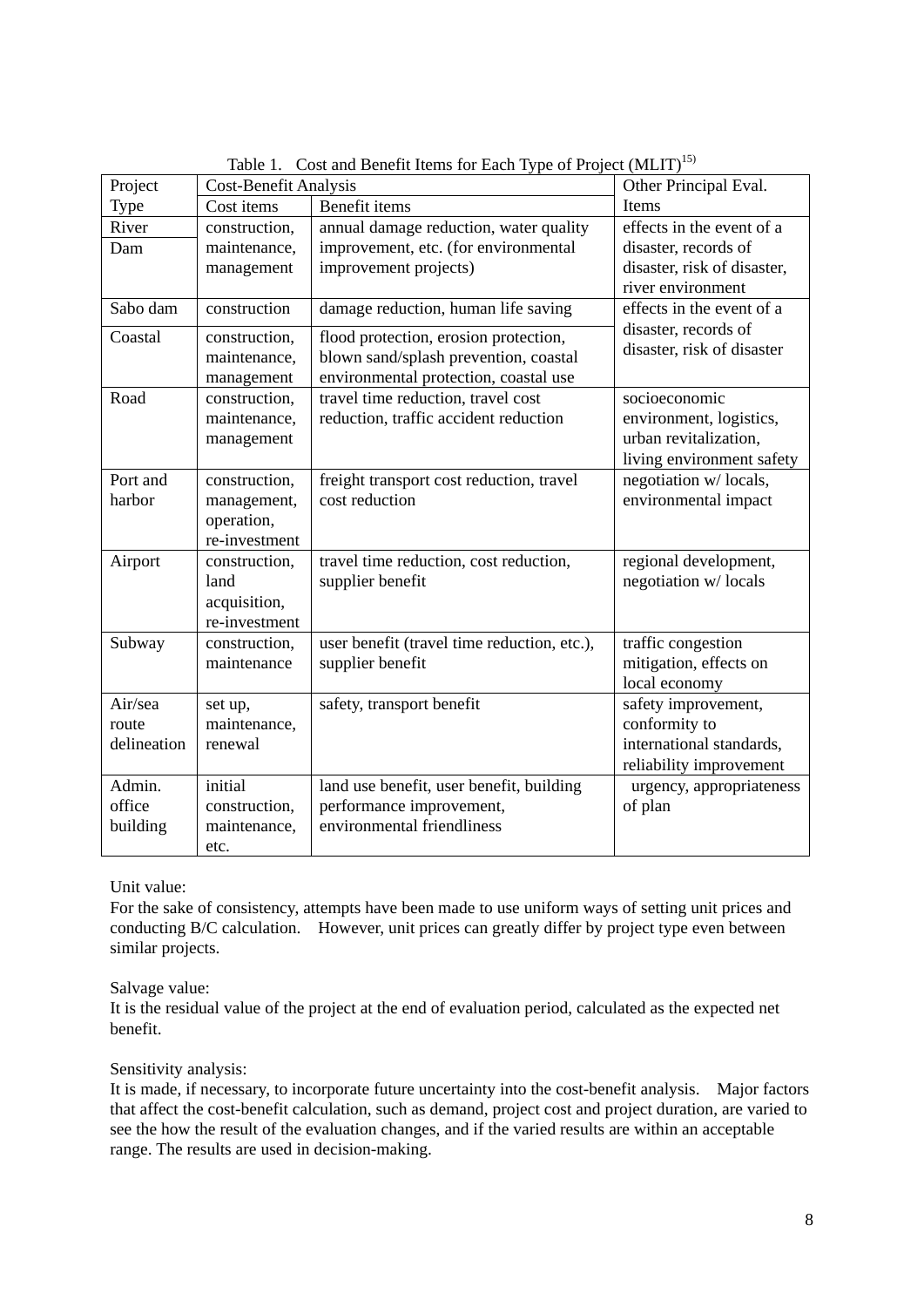6.3 Cost-benefit analysis for ex-ante and interim evaluations

As mentioned above, the cost-benefit analysis is conducted for the ex-ante evaluation, and for interim evaluation when necessary.

For ex-ante evaluation, the investment efficiency of the entire project is assessed. The social benefit when the project is implemented versus that when it is not implemented are comparedFor interim evaluation, a project is assessed in terms of the investment efficiency of the entire project, and the investment efficiency of the remaining portion of the project. Both assessments should be carried out. The former assessment reviews the investment efficiency of the entire project at the time of interim evaluation, to achieve accountability. The total costs and benefits when the project is implemented versus those when it is not implemented are compared. The latter assessment provides information on whether the project should be continued. "The investment efficiency of the remaining portion of the project" is compared for the case that the project is completed and for the case that it is terminated at the time of interim evaluation. The additional costs to complete the project and the estimated benefit increase between interim evaluation and project completion are compared regardless of investments that have already been made or benefits achieved by the time of interim evaluation.

#### 6.4 Results of cost-benefit analyses in  $FY2006^{15}$

For 353 of the 570 new projects of the MLIT, the results of cost-benefit analyses under ex-ante evaluation were made open to the public. For 828 of the 879 ongoing projects of the MLIT, the results of cost-benefit analyses under interim evaluation were made open to the public, including the results of cost-benefit analyses for 8 of the 18 projects that were terminated as a result of the interim evaluation (Table 2).

| Project Type        | All       | Projects  | Projects to be | Projects  | Projects     |
|---------------------|-----------|-----------|----------------|-----------|--------------|
|                     | Projects  | to be     | Continued w/   | to be     | under        |
|                     |           | Continued | Modification   | Suspended | Evaluation   |
| River               | 80 (79)   | 79 (79)   |                |           |              |
| Dam                 | 11(9)     | 7(7)      | 2(1)           | 1(1)      | $\mathbf{1}$ |
| Sabo                | 65(65)    | 65(65)    |                |           |              |
| Coastal             | 66(65)    | 60(60)    | 2(2)           | 3(3)      | 1            |
| Road                | 207(205)  | 200 (199) | 5(5)           | 2(1)      |              |
| Land readjustment   | 62(61)    | 59 (59)   |                | 2(2)      | 1            |
| Urban redevelopment | 10(9)     | 9(9)      |                |           | 1            |
| Port and harbor     | 142 (131) | 129(1)    | 2(2)           | 8(0)      | 3            |
| Subway              | 2(2)      | 2(2)      |                |           |              |
| Public housing      | 12(1)     | 11(1)     |                |           |              |
| Housing and urban   | 15(15)    | 15(15)    |                |           |              |
| infrastructure      |           |           |                |           |              |
| development         |           |           |                |           |              |
| Housing and urban   | 22(2)     | 21(2)     |                |           |              |
| area development    |           |           |                |           |              |
| Sewerage            | 149 (148) | 147 (147) |                | 1(0)      | 1            |
| Urban park          | 36(35)    | 36(36)    |                | 1(1)      |              |
| Total               | 879 (828) | 840 (810) | 11(10)         | 18(8)     | 10           |

Table 2. Results of Interim Evaluation of MLIT Projects for FY2006

Parentheses indicate the number of projects subjected to cost-benefit analysis under interim evaluation.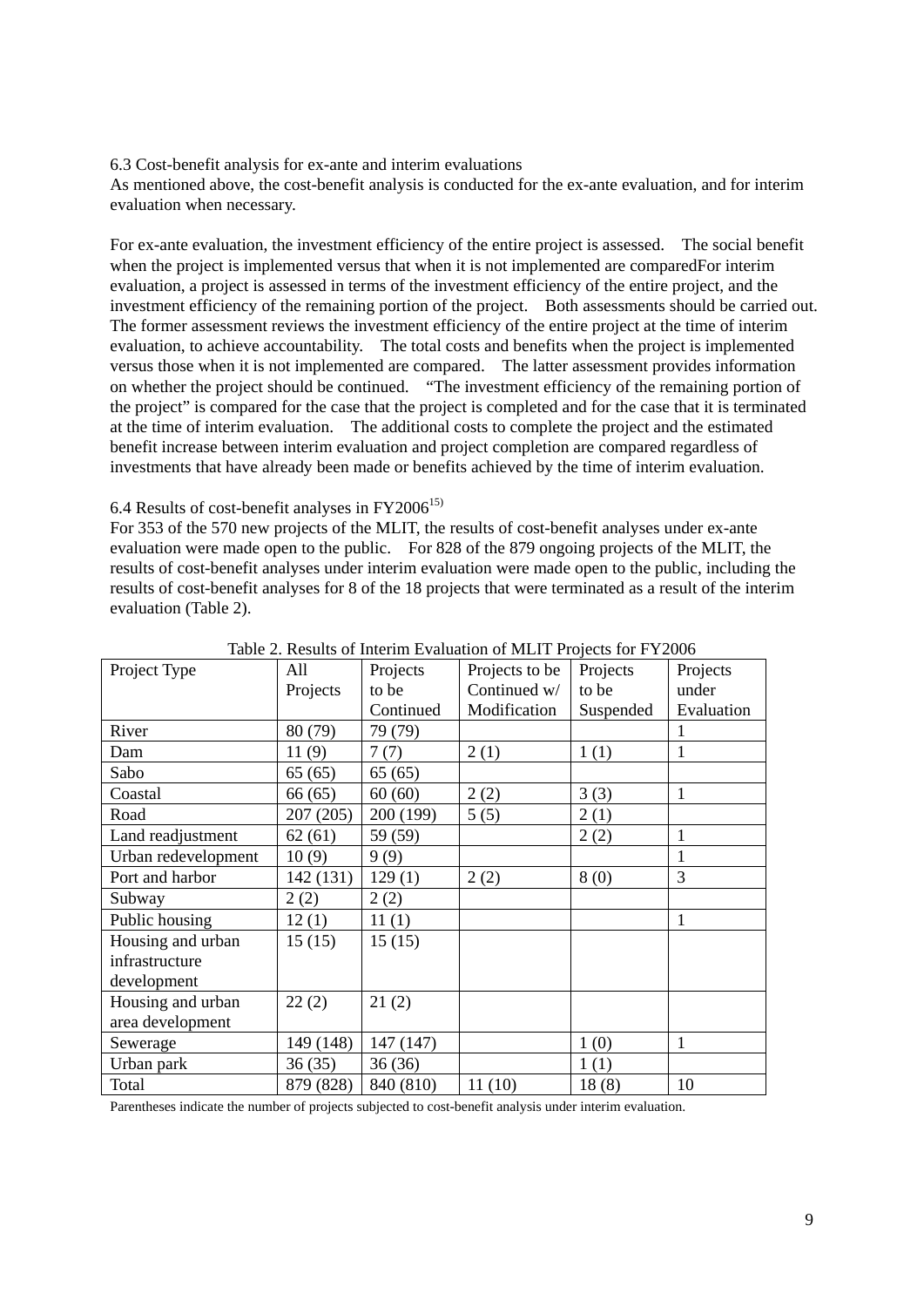## 7. Case studies: Termination of projects based on interim evaluation

Examples of projects terminated based on the interim evaluation in FY2006 include some dam projects whose B/C's exceeded 1. This was because the combination of channel improvement and retaining basin was considered more cost effective than dam.

Another example of a terminated project is a subway project in Kawasaki City (Kanagawa Prefecture), near Tokyo. The 15.5-km Trans-Kawasaki Subway Project<sup>16)</sup> between Shinyurigaoka and Motosumiyoshi (10 stations) was approved in 2001, with a total investment of 522.6 billion yen. However, Kawasaki City suspended construction in FY2003 as a result of demographic changes and financial constraints foreseen from financial reforms of the central government. The project was subject to interim evaluation, because five years had passed since project approval and constriction had not started.

Feasibility studies on demand estimation, cost estimation, cost-benefit analysis and revenue-expenditure balance estimation were carried out under interim evaluation for three scenarios (Table 3).

- Scenario (a): The plan from the FY2001 approval, but with costs reduced because of decreases in interest rates.

- Scenario (b): Reduced ridership based on new demographic projections, reduced construction costs afforded by specification revisions, and increased revenues achieved by operational improvements.

- Scenario (c): A new route to a new population center.

|                                                                                | Ex-ante<br>Eval.           | Interim Eval. (FY 2006) |                                         |                                      |
|--------------------------------------------------------------------------------|----------------------------|-------------------------|-----------------------------------------|--------------------------------------|
|                                                                                | Original<br>plan           | Original<br>(a)         | Modified<br>(b)                         | New route<br>(c)                     |
| Construction cost (bil. yen)                                                   | 522.6                      | 460.6                   | 401.6                                   | 424,6                                |
| Estimated ridership (thou. person/day)                                         | 179                        | 152                     | 154                                     | 204                                  |
| Revenue-expenditure balance<br>breakeven cum. loss<br>breakeven cum. cash need | $26th$ year<br>$28th$ year | never<br>never          | $80^{th}$ year<br>68 <sup>th</sup> year | $22nd$ year<br>31 <sup>st</sup> year |
| $B/C$ (30 years)                                                               | 2.2                        | 1.7                     | 1.9                                     | 2.4                                  |

Table 3. Feasibility Study for the Trans-Kawasaki Subway Project (Shinyurigaoka – Motosumiyoshi) Ex-Ante Evaluation vs. Interim Evaluation

The B/C was estimated to be 2.2 under the feasibility study at FY2001 ex-ante evaluation. The 2006 feasibility study estimated a B/C of 1.7 for Scenario (a); however, the revenue-expenditure balance estimation shows that the project would never break even. Even Scenario (b), with a B/C of 1.9, would take more than 40 years to break even, which is the ministry-recommended maximum for sound operation of a subway. Consequently, Kawasaki City terminated the subway project because there was little likelihood of ever recouping the construction costs.

Kawasaki City will apply for approval in the near future of a project with a new route; however, the city will closely scrutinize its financial situation, especially the amounts and timing of disbursements for other ongoing, large-scale projects, such as sewerage system improvements, in order to properly time the project approval of the new subway route.

This case shows that the feasibility study conduced under the interim evaluation eventually led the city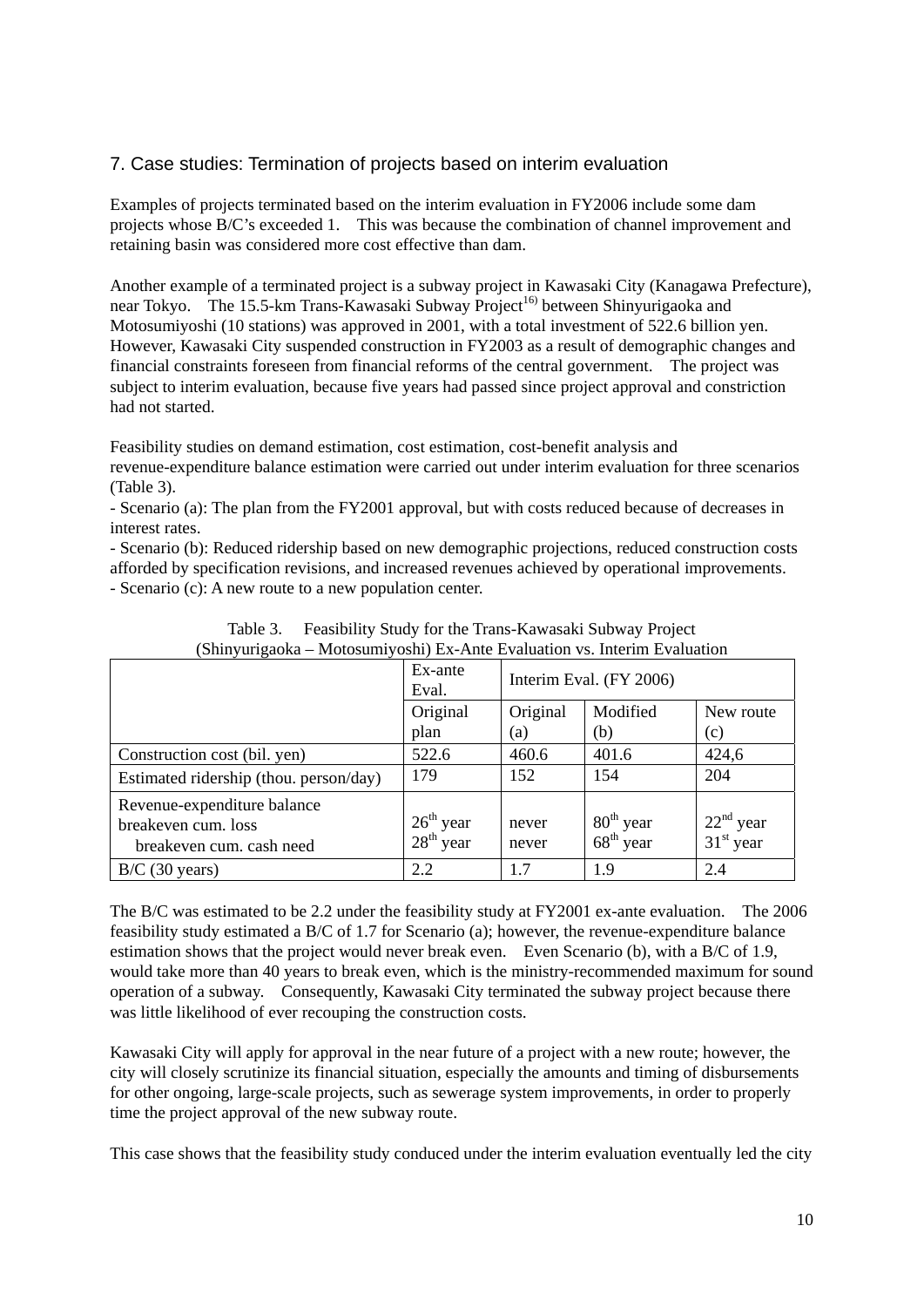to choose a more cost-effective plan. The feasibility study under interim evaluation served to improve the efficiency of the project.

## 8. Issues of Feasibility Studies under Japanese Systems for Evaluating Government Policies

It is uncertain how feasibility studies, especially cost-benefit analyses, influence whether new projects are approved. This is because only the data for initiated projects are made open to the public. However, it seems that thorough examination has been carried out within the administration toward rejecting inefficient projects, because the data on approved projects would have to be made open to the public. Therefore together with the principal of accountability under the system of evaluating policies and government activities, feasibility studies that include the cost-benefit analyses seem work well. Nevertheless, concerns remain.

1) Issues associated with the fact that cost-benefit analysis is carried out by the project implementer (the local governments or the MLIT) and by the project subsidizer (the MLIT)<sup>15)</sup>. a) The estimations of costs and benefits may include biases to maintain the necessary B/C values. b) Because environmental protection, disaster prevention and other such benefits are difficult to monetize, they are excluded from the estimation of benefits. Instead, they are qualitatively described. In such case, such benefits may be excessively stressed or ignored.

2) The items subject to estimation and the methods of cost and benefit estimations, as well as the unit price of such items, differ greatly by the type of project. Even for similar project types, the cost-benefit analyses may be carried out using vastly different approaches. Consequently, the cost-benefit ratio cannot be compared from one type of project to the other. This is true even for projects within the MLIT.

3) A new project is evaluated one year before submission for approval and budgeting. In the case of a large-scale project, such as a long mountain road, the project is divided into phases, and approval and budgeting are carried out successively for each phase. This means ex-ante evaluations and even interim evaluations are carried out for each phase. It is very difficult to judge efficiency and effectiveness of a large project by looking at it in small phases.

4) In the case of a multi-government level project in which the central government and a prefectural government have shares, such as a multi-purpose dam, the central government and prefectural government evaluate respectively the project and there is no unified evaluation system so far.

## 9. Conclusions

Under systems for evaluating public policies and projects, every government activity in Japan is subject to evaluation. As part of the public policy management system, ministerial policies of the MLIT are evaluated before policy implementation and after project completion, as well as during the implementation, if necessary. The GPEA provides a legal framework for such evaluation systems; thus, feasibility studies for most government projects are mandatory. The components, results, issues and outcomes of Japanese feasibility studies for public projects are summarized as follow:

#### Components:

1) Cost-benefit analysis is conducted, in principal, for all projects. B/C is used to judge the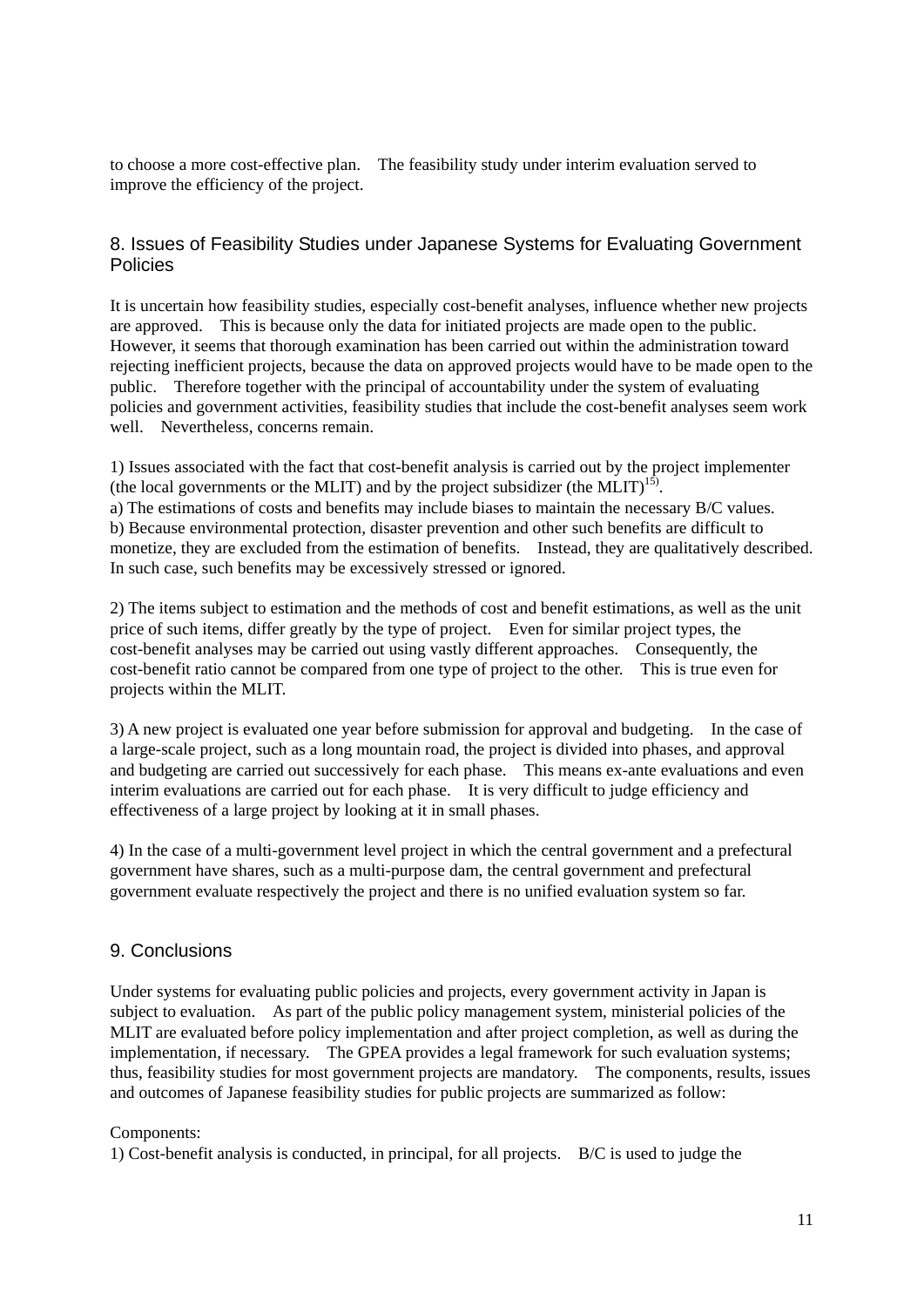effectiveness of each project. Project implementation and continuation require a B/C of at least 1. The value required of the B/C may differ by the type of project.

2) Other analyses, such as demand estimation, revenue-expenditure balance estimation, and environmental assessment, are conducted as necessary.

#### Results:

1) Ex-ante evaluations served to prevent inefficient projects from being implemented, because of the possibility of public scrutiny. Information and data, including B/C, for each project must be made public, because of the accountability achieved by the system for evaluating government policies. 2) Interim evaluation caused the modification or termination of projects that no longer possessed their initial necessity, effectiveness, efficiency or priority.

#### Issues:

1) The body that implements the project (the government) is the body that conducts the feasibility study.

- Estimations of costs and benefits may include intentional or unintentional biases toward results that justify a project.

- Some benefits excluded from the benefit estimation because of the difficulty of monetizing them are qualitatively described. Such descriptions may overstate or understate the benefit.

2) Allowing each ministry to design its own system for evaluating government policies achieves flexibility, but it results in different approaches to cost-benefit estimation. Consequently, the B/C's of different types of project cannot be compared. Even within the MLIT, direct comparisons of B/C are not possible for different types of project.

3) A large-scale project is divided into phases, and approval and budgeting are carried out successively for each phase. It is very difficult to judge efficiency and effectiveness of a large project by looking at it in small phases.

4) In a multi-government-level project, in which the central government and a prefectural government have shares, each level of government separately evaluates the project. There is no unified evaluation system so far.

#### Outcomes:

Feasibility studies are carried out not only for new projects but also for ongoing projects under interim evaluation of the policy management system. This allows the modification or termination of longstanding incomplete projects whose necessity has become uncertain because of socioeconomic changes.

Systems for evaluating government policies in Japan started at the local level, from interim evaluation. Reflecting such background, feasibility studies for project evaluation serve as a basis for modifying or terminating inadequate projects. In this way, the system greatly contributes to improving the efficiency of public investment.

## References

1) Hokkaido, "Project Assessment by Time,"

http://www.pref.hokkaido.lg.jp/sm/gkk/toki/tokiindex.htm (in Japanese)

2) Ministry of Internal Affairs and Communications (MIC), The Government Policy Evaluations Act (GPEA), 2001, http://www.soumu.go.jp/hyouka/030406\_23\_eng.html